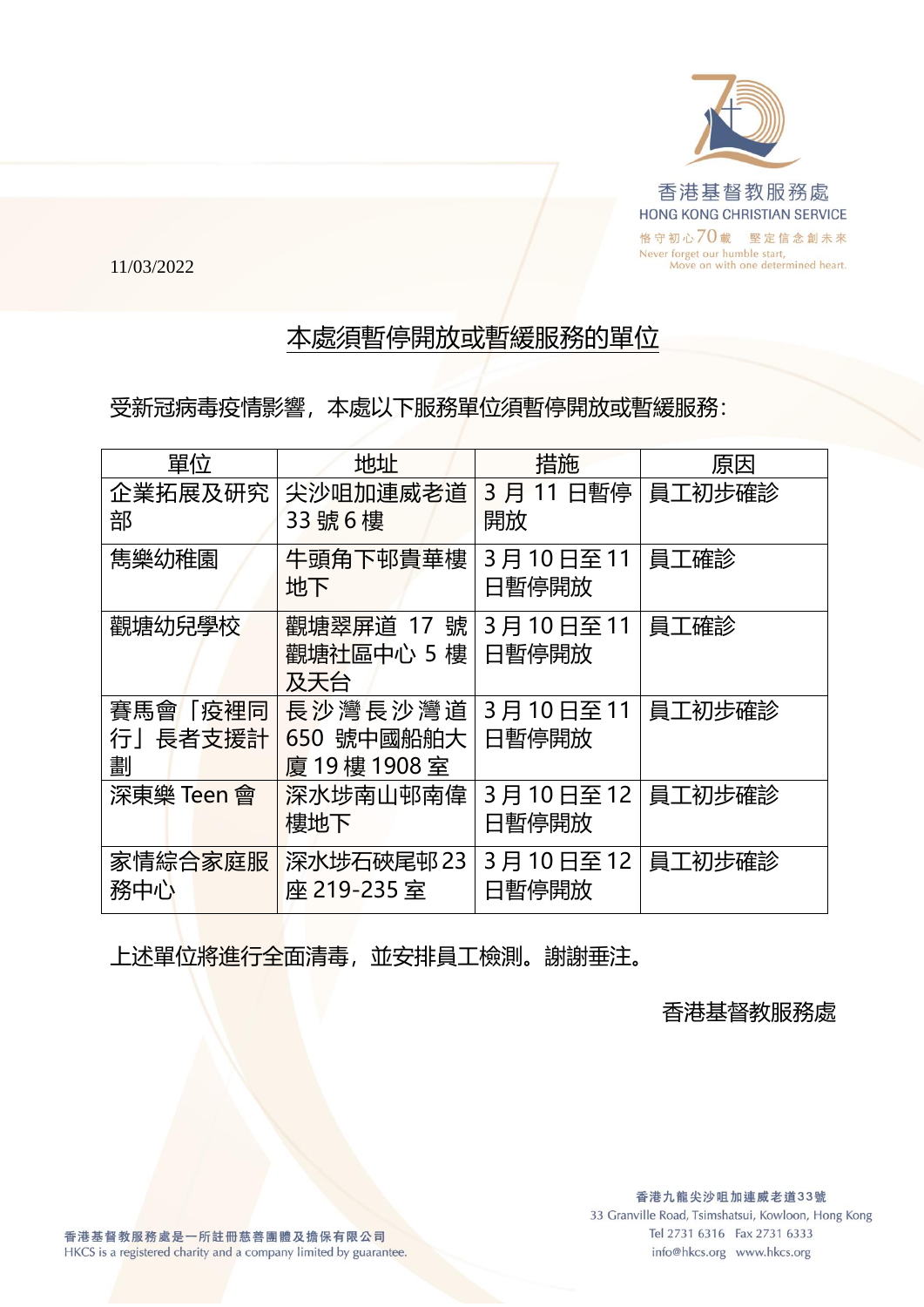

11/03/2022

## Temporary closure or service suspension of service units

The following units have been closed temporarily or suspended service due to COVID-19 pandemic:

| Unit                                                           | <b>Address</b>                                                                                         | <b>Measures</b>                   | Reasons                                    |
|----------------------------------------------------------------|--------------------------------------------------------------------------------------------------------|-----------------------------------|--------------------------------------------|
| <b>Corporate Development</b><br>and Research Office            | 6/F, 33 Granville Road,<br>Tsimshatsui                                                                 | Closed on 11th<br>March           | Staff member<br>preliminarily<br>confirmed |
| Pario Kindergarten                                             | G/F, Kwai Wah House,<br>Lower Ngau Tau Kok Estate                                                      | Closed from 10th<br>to 11th March | Staff member<br>confirmed                  |
| <b>Kwun Tong Nursery</b><br>School                             | 4/F & Roof Playground,<br><b>Kwun Tong Community</b><br>Centre, 17 Tsui Ping Road,<br><b>Kwun</b> Tong | Closed from 10th<br>to 11th March | Staff member<br>confirmed                  |
| Jockey Club Elderly<br>Support Project under<br>the New Normal | Unit 1908, 19/F, China<br>Shipbuilding Tower, No. 650<br>Cheung Sha Wan Road,<br>Cheung Sha Wan        | Closed from 10th<br>to 11th March | Staff member<br>preliminarily<br>confirmed |
| Shamshuipo East<br><b>Happy Teens Club</b>                     | G/F, Nam Wai House, Nam<br>Shan Estate, Shamshuipo                                                     | Closed from 10th<br>to 12th March | Staff member<br>preliminarily<br>confirmed |